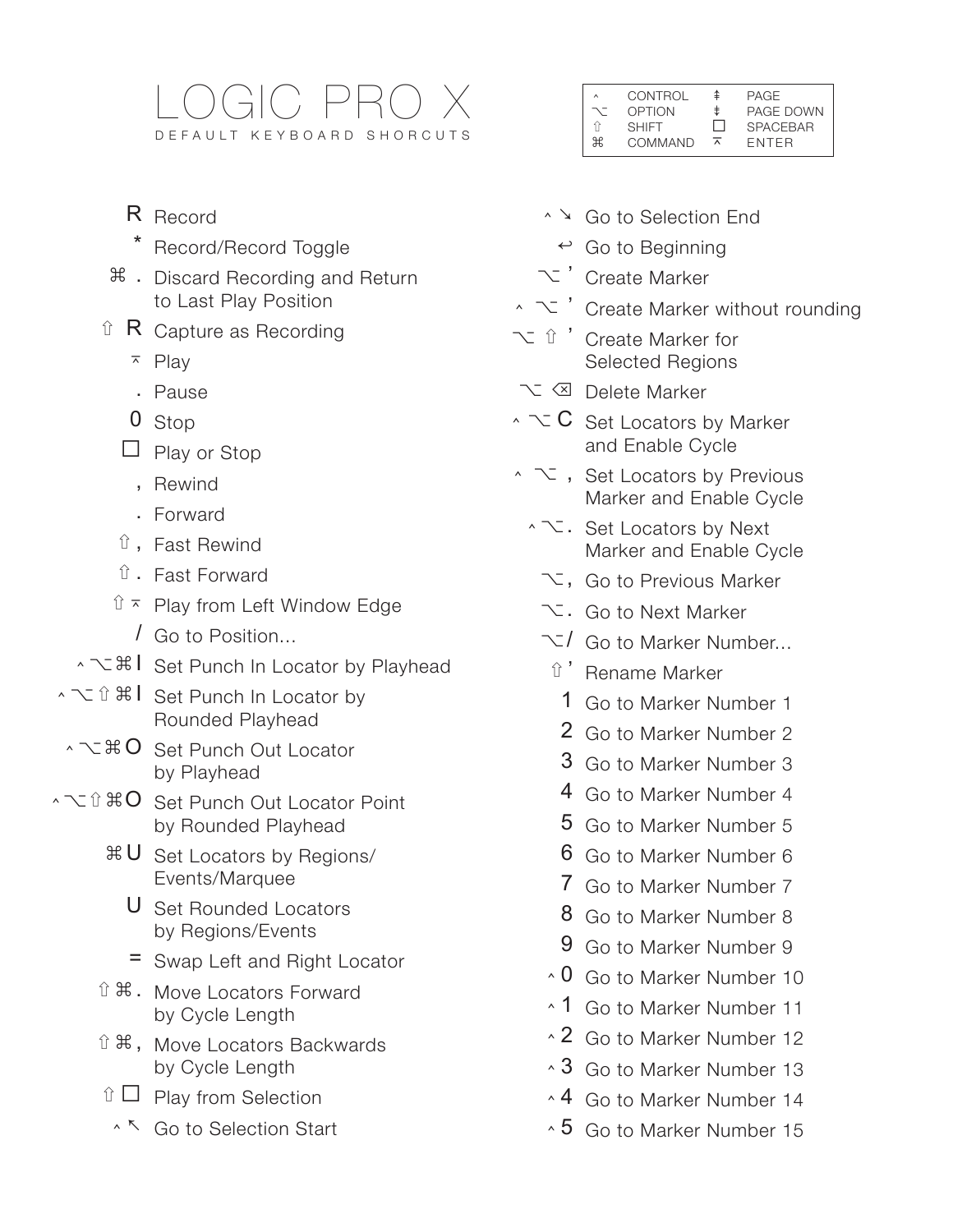- $\cdot$  6 Go to Marker Number 16
- ⌃ 7 Go to Marker Number 17
- $\cdot$  8 Go to Marker Number 18
- $\cdot$  9 Go to Marker Number 19
- C Cycle Mode
- ⌃⌥⌘P Autopunch Mode
	- / Replace
	- $\cdot$  S Solo Mode
	- $\sim$ S Set Solo Lock Mode
- ⌥⇧S Reselect Solo-Locked Regions
- **へて # S** Solo off for all
- **へて 36 M** Mute off for all
	- K MIDI/Monitor Metronome Click
	- ⇧ K Count In
		- 1 Recall Screenset 1
		- 2 Recall Screenset 2
		- 3 Recall Screenset 3
		- 4 Recall Screenset 4
		- 5 Recall Screenset 5
		- 6 Recall Screenset 6
		- 7 Recall Screenset 7
		- 8 Recall Screenset 8
		- 9 Recall Screenset 9
	- ⌃ 1 Recall Screenset 1x
	- ⌃ 2 Recall Screenset 2x
	- ⌃ 3 Recall Screenset 3x
	- ⌃ 4 Recall Screenset 4x
	- $\cdot$  5 Recall Screenset 5x
	- $\cdot$  6 Recall Screenset 6x
	- ⌃ 7 Recall Screenset 7x
	- ⌃ 8 Recall Screenset 8x
	- ⌃ 9 Recall Screenset 9x
	- $\nabla R$  Region Inspector Float
		- ⌘ , Open Preferences...
	- $\nabla A$  Open Automation Preferences...
- $\text{\# }7$  Open Event List...
- ⌘ 1 Open Main Window...
- ⌘ 2 Open Mixer...
- ⌘ 3 Open Smart Controls
- ⌘ 5 Open Score Editor...
- ⌘ 9 Open Transform
- $\#$  4 Open Piano Roll...
- $\text{\#0}$  Open Environment...
- $\frac{126}{100}$  8 Open Project Audio...
- ⌘ 6 Open Audio File Editor...
- $*K$  Show/Hide Musical Typing...
- $\nabla$ **E** Show/Hide Fyent Float
	- X Show/Hide Mixer
	- **B** Show/Hide Smart Controls
	- N Show/Hide Score Editor
- ⌃⌥⇧S Show/Hide Staff Style Window
- ⌃⌥⇧I Show/Hide Score Sets Window P Show/Hide Piano Roll
- て <sup>36</sup> K Show/Hide Step Input Keyboard
	- O Show/Hide Loop Browser
	- Y Show/Hide Library
	- W Show/Hide Audio File Editor
- $\sim$   $\mathcal{H}$  T Adjust Tempo using Beat Detection
	- **米/ Show Detailed Help**
	- $\hat{U}$  W Open in External Sample Editor
- ⌥⇧T Open Tempo List...
	- $\nabla K$  Open Key Commands...
- $\sim$  C Show/Hide Colors
- ⌥⌘O Open Movie...
	- ^  $*$  O Toggle Current Track Automation Off/Read
	- **^ 米 A** Toggle Current Track Automation Latch/Read
- $\cdot$  û  $\#$  O Set All Tracks to Automation Off
- **^** û  $R$  Set All Tracks to Automation Read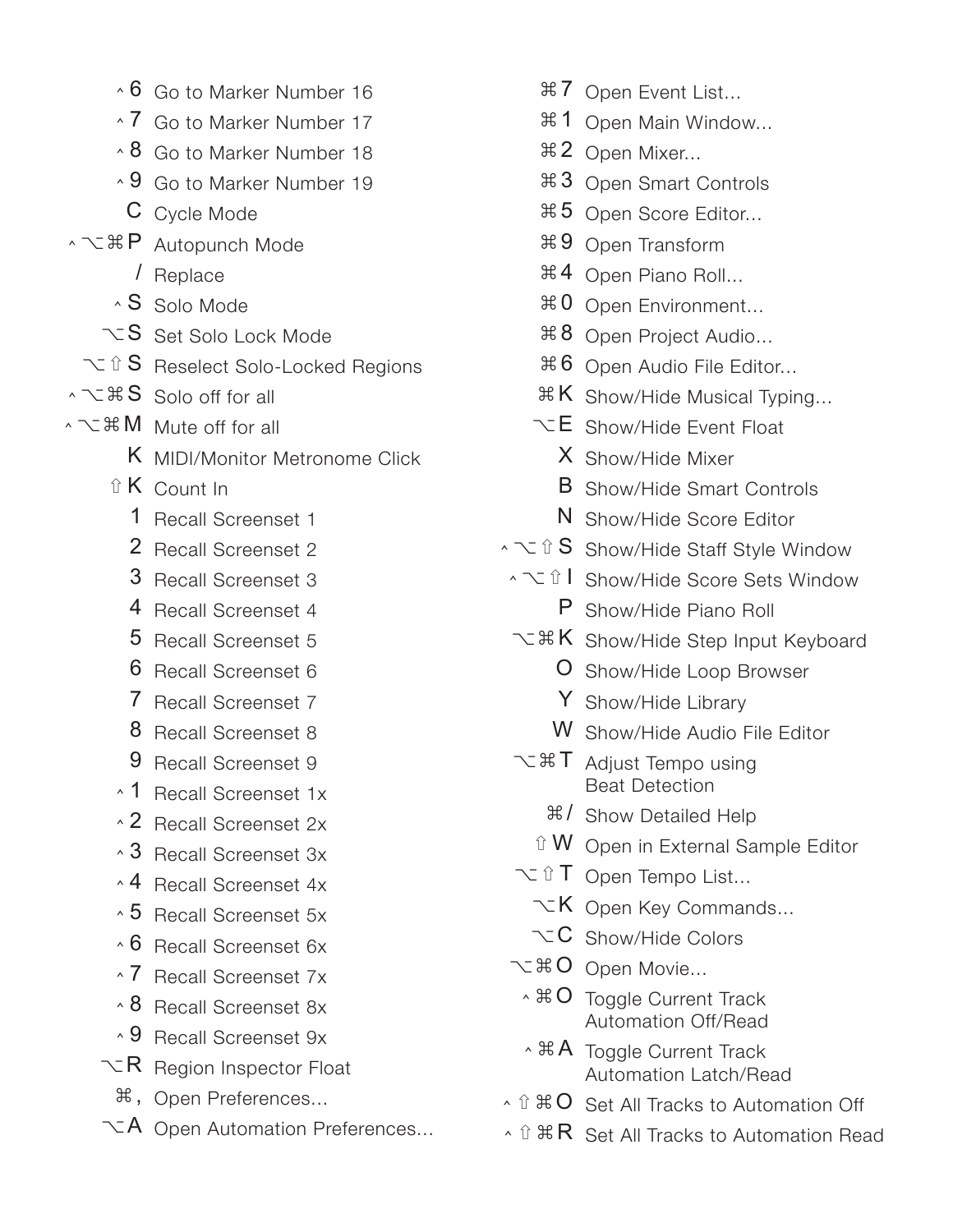- △ û 米 T Set All Tracks to Automation Touch
- ↑ Î  $$L$  Set All Tracks to Automation Latch
	- $\cdot$   $\frac{a}{b}$  E Automation Event List...
- ⌃⌥⌘A Toggle Automation Quick Access
	- $\hat{u}$  G Toggle Group Clutch
	- $\sim$  û G Open Group Settings...
		- ⌘ W Close Window
			- ⌘ ` Cycle Through Windows Redraw current window
				- ↑ Select Previous Track
			- ↓ Select Next Track
	- ⇧⌘N New Empty Project
		- $\mathbb{R}$  **N** New from Template...
		- ⌘ O Open...
		- $\nabla$  P Project Settings...
- ⌥⌘W Close Project
	- ⌘ S Save
	- ⇧⌘S Save Project as...
		- ⌘ P Print
		- ⌘ I Import...
- $\sim$   $\mathbb{R}E$  Export Selection as MIDI File...
	- $\mathbb{R}$  E Export Track as Audio File...
- $\hat{u}$   $\mathbb{R}$  E Export All Tracks as Audio File...
	- $\mathcal{B} \Omega$  Quit
	- ⌘ M Minimize Window
- ⌥⌘M Zoom Window
	- ⇧⌘I Import Audio File...
		- û ] Next Channel Strip Setting of focused Track
		- ⇧ [ Previous Channel Strip Setting of focused Track
- $\sim$   $\mathcal{R}$  C Copy Channel Strip Setting
- ⌥⌘V Paste Channel Strip Setting
	- ] Next Patch, Plug-in Setting or EXS Instrument
- [ Previous Patch, Plug-in Setting or EXS Instrument
- M Toggle Channel Strip Mute
- S Toggle Channel Strip Solo
- **L** Toggle Channel Strip Input Monitoring
- $\hat{S}$  Toggle Channel Strip Format (mono/stereo)
	- V Hide/Show All Plug-in Windows

#### **GLOBAL CONTROL SURFACES**

- $\sim$  **û K** Open Controller Assignments
	- ⌘ L Learn new Controller Assignment

# ▶ ▶ ▶ **VARIOUS EDITORS**

- ⌘ Z Undo
- ⇧⌘Z Redo
- ⌥⌘Z Undo History...
	- ⌘ X Cut
	- ⌘ C Copy
	- ⌘ V Paste
	- ⌘ A Select All
		- T Show Tool Menu
	- ⌥ ⇟ Set Next Tool
	- ⌥ ⇞ Set Previous Tool
		- G Show/Hide Global Tracks
	- $\sim$  G Configure Global Tracks
- $\hat{u}$   $\mathbb{R}$  A Show/Hide Arrangement Track Only
	- Show/Hide Marker Track Only
- $\hat{u}$   $*$  O Show/Hide Movie Track Only
- $\hat{u}$   $\mathbb{R}$  X Show/Hide Transposition Track Only
- ⇧⌘T Show/Hide Tempo Track Only
- ⇧⌘B Show/Hide Beat Mapping Track Only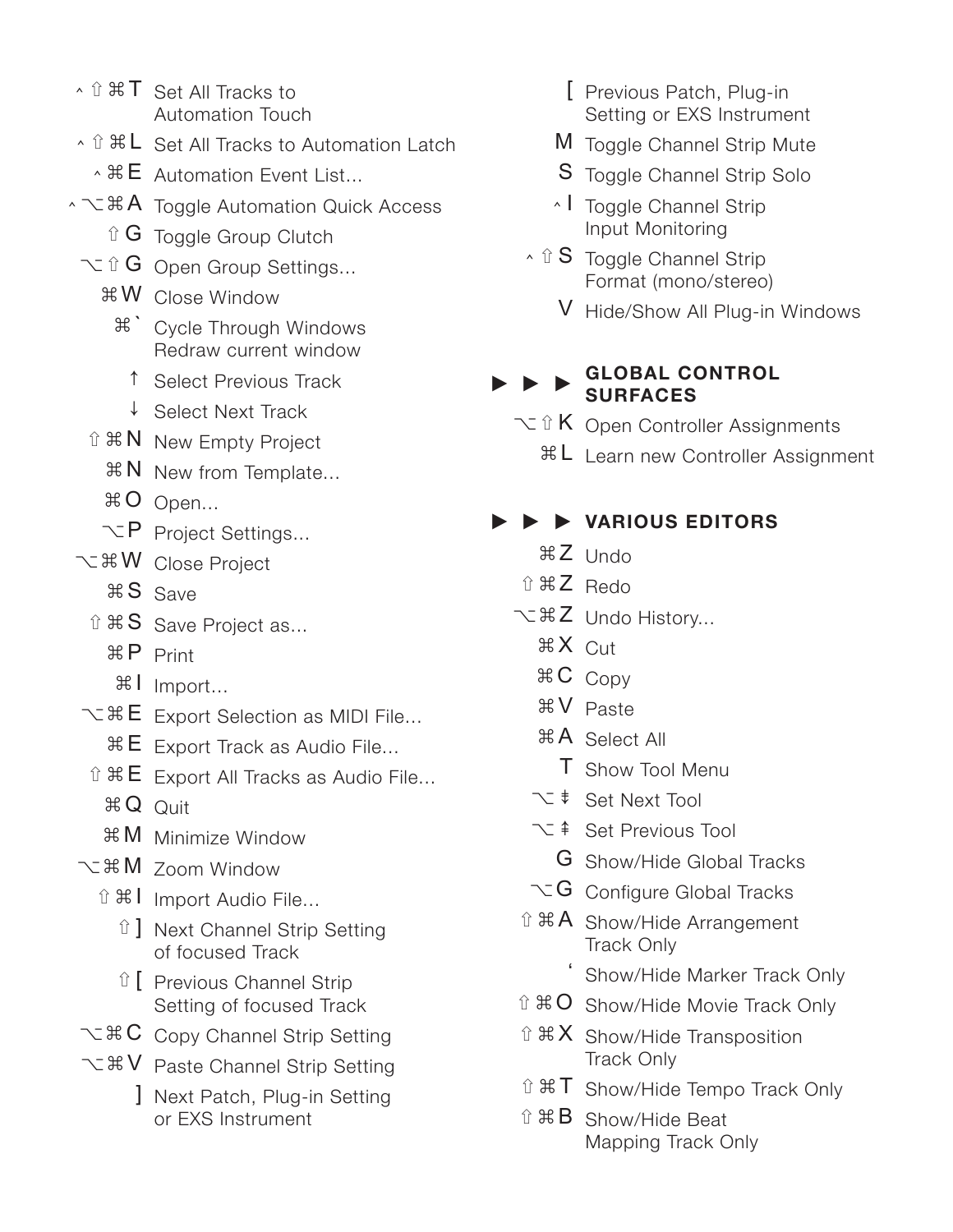- ⌘ ← Zoom Horizontal Out
- $\mathbb{R} \rightarrow$  Zoom Horizontal In
- ⌘ ↑ Zoom Vertical Out
- ⌘ ↓ Zoom Vertical In
- ⌃⌥⌘1 Recall Zoom 1
- へて 32 Recall Zoom 2
- $\sim$   $\times$   $\frac{3}{5}$  Recall Zoom 3
- ⌃⌥⇧⌘1 Save as Zoom 1
- **^ てû 器2 Save as Zoom 2**
- ◆ **べ** û  $\angle$  3 Save as Zoom 3
	- **↑ û Z** Zoom to fit Locators, store Navigation Snapshot
		- Z Toggle Zoom to fit Selection or All Contents
		- $\hat{a}$  Z Store Navigation Snapshot
	- $\nabla Z$  Navigation: Back
	- **V** û Z Navigation: Forward
		- ⇞ Page Up
		- ⇟ Page Down
		- ↖ Page Left
		- ↘ Page Right
		- ⌃ ` Scroll in Play
			- I Hide/Show Inspector
		- $\wedge$  G Grid
			- ` Catch Playhead Position
		- $\sim$  O MIDI Out Toggle
			- $\overline{C}$  MIDI In Toggle
			- ⌃ M Mute Notes/Regions/ Folders on/off
	- ⇧⌘Y MIDI Draw: Disable
		- $\mathcal{X}$  MIDI Draw: Autodefine
		- $\nabla$  MIDI Draw: Other...
			- = Increase Last Clicked Parameter by 1
			- Decrease Last Clicked Parameter by 1
- $\hat{u}$  = Increase Last Clicked Parameter by 10
- ⇧ Decrease Last Clicked Parameter by 10

#### **WINDOWS SHOWING AUDIO FILES**

- $\hat{u}$   $\Re R$  Show File(s) in Finder
	- $\cdot$  0 Snap Edits to Zero Crossings
	- $\mathcal{H}$ ; Add to Tracks...
	- ⌃ ˽ Play/Stop Selection
	- $\wedge$  C Cycle Audition

### ▶ ▶ ▶ **MAIN WINDOW / VARIOUS EDITORS**

- て ま N New Tracks...
- ⌥⌘A New Audio Track
- て # S New Software Instrument Track
- て<sub>ま</sub>X New External MIDI Track
	- $\mathbb{R}$  **D** New Track with Duplicate Setting
	- $\land \leftrightarrow$  New Track with Next Channel Strip/Instrument
	- $\land$   $\hat{U}$   $\leftrightarrow$  New Track with Same Channel Strip/Instrument
	- ⌘ ⌫ Delete Track
- **て ま 図 Delete unused Tracks**
- $\sim$  û D Deselect All
	- ⇧ I Invert Selection
	- ⇧ F Select All Following
	- $\cdot$  û F Select All Following of Same Track/Pitch
		- $\hat{u}$  L Select All Inside Locators
		- û O Select Overlapped Regions/Events
		- $\hat{E}$  Select Equal Regions/Events
		- û S Select Similar Regions/Events
		- ⇧ P Select Same Subpositions
	- ⇧ M Select Muted Regions/Events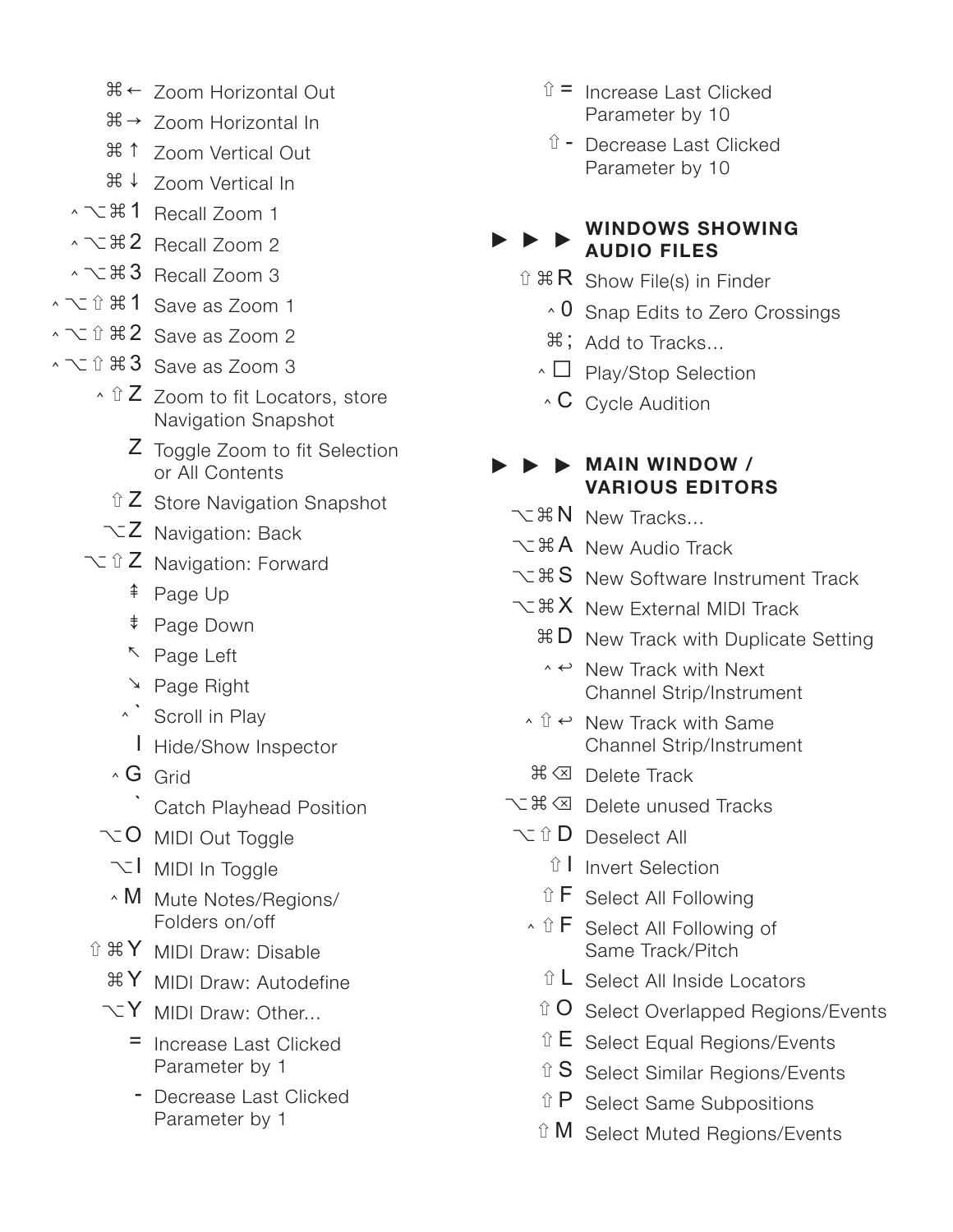- $\hat{C}$  Select Equal Colored Regions/Events
- ⇧ ↖ Select First, or Shift Marquee Selection Left
- ⇧ ↘ Select Last, or Shift Marquee Selection Right
	- ← Select Previous Region/Event or Move Marquee End (or Marquee Point) to Previous Transient
	- → Select Next Region/Event or Move Marquee End (or Marquee Point) to Next Transient
- ⇧ ← Toggle Previous Region/Event or Move Marquee Start (or Extend Marquee Selection) to Previous Transient
- û → Toggle Next Region/Event or Move Marquee Start (or Extend Marquee Selection) to Next Transient
- û ` Scroll to Selection
- L Loop Regions/Folders on/off
- Q Quantize Selected Events
- ⌥⌘Q Undo Quantization
	- $\sim$  D Delete Duplicated Events
- ⇧⌘V Paste Replace
	- $\mathbb{R}$  **R** Repeat Regions/Events...
	- ⌘ J Join Regions/Notes
- $\cdot$   $*$  T Split Regions/Events at Locators or Marquee Selection
	- $\mathcal{F}$  Split Regions/Events at Playhead Position
		- ; Move Region/Event to Playhead Position (Pickup Clock)
	- $\hat{U}$ ; Move Region/Event to Playhead Position and Select Next Region/Event (Pickup Clock+)
	- ⌘ [ Set Region/Event/Marquee Start to Playhead Position
	- $\mathcal{H}$ ] Set Region/Event/Marquee End to Playhead Position
- ⌥ → Nudge Region/Event Position Right by Nudge Value
- ⌥ ← Nudge Region/Event Position Left by Nudge Value
- ⌥⇧→ Nudge Region/Event Length Right by Nudge Value
- ⌥⇧← Nudge Region/Event Length Left by Nudge Value
- ⌃⌥T Set Nudge Value to Tick
- ⌃⌥D Set Nudge Value to Division
- ⌃⌥B Set Nudge Value to Beat
- ⌃⌥M Set Nudge Value to Bar
- $\cdot$  $\overline{\cdot}$  **F** Set Nudge Value to SMPTE Frame
- ⌃⌥H Set Nudge Value to 0.5 SMPTE Frame
- ⌃⌥S Set Nudge Value to Sample
- ⌃⌥1 Set Nudge Value to 1 ms
- ⌃⌥0 Set Nudge Value to 10 ms
- へて まR Secondary Ruler
	- ⌘ ⇞ Unlock SMPTE Position
	- ⌘ ⇟ Lock SMPTE Position
	- ⌘ B Bounce...

# ▶ ▶ ▶ **VARIOUS EDITORS**

- û H Select Same Channels
- ⇧ D Select Same Articulation IDs
	- \ Trim Note to Remove Overlaps for Adjacent
- $\hat{U}$  \ Trim Note End to Following Notes (Force Legato)
- ⇧ ↑ Select Highest Notes
- ⇧ ↓ Select Lowest Notes
- ⌥ ↑ Transpose Event +1 Semitone
- ⌥ ↓ Transpose Event -1 Semitone
- ⌥⇧↑ Transpose Event +12 Semitones
- ⌥⇧↓ Transpose Event -12 Semitones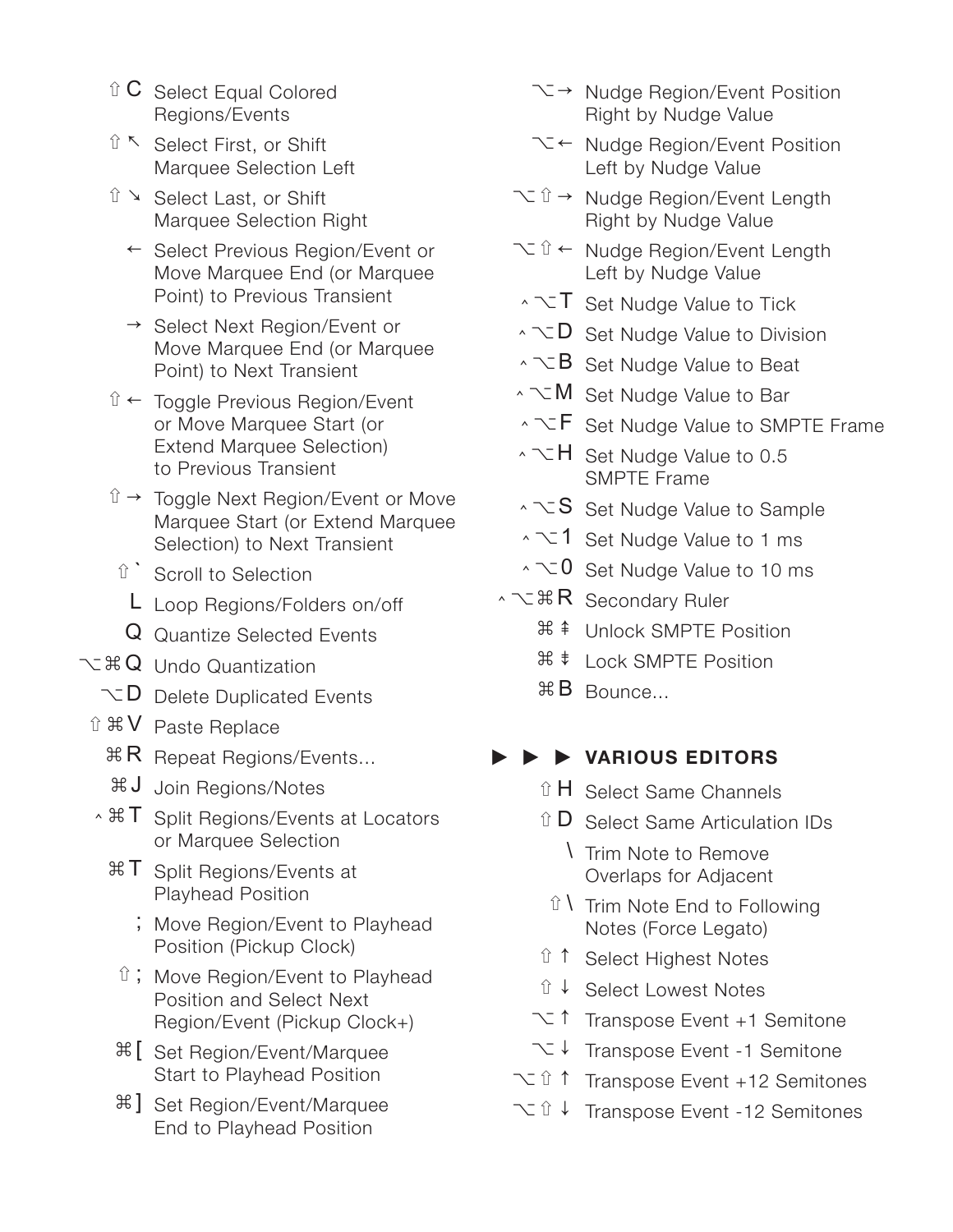$\cdot \searrow R$  Show Event Position and Length as Time or Bars/Beats

#### ▶ ▶ ▶ **MAIN WINDOW TRACKS**

- ⇧ ↑ Extend Track Selection Up
- ⇧ ↓ Extend Track Selection Down
	- ← Select Previous Region on Selected Track
	- → Select Next Region on Selected Track
- ◆ û 米 1 Create 1 Automation Point at Region Borders
- ↑ û 器2 Create 2 Automation Points at Region Borders
	- ⌃⌘1 Create 1 Automation Point at Every Region Border
	- ↑  $\frac{12}{}$  Create 2 Automation Points at Every Region Border
		- ⌃ ⌫ Delete Redundant Automation Points
- ⌃⌘⌫ Delete Visible Automation on Selected Track
- **◆ û 器 ⊠ Delete All Automation** on Selected Track
	- **↑ û ⊠** Delete Orphaned Automation on Selected Track
	- ⌃⌘↑ Move Visible Region Data to Track Automation
	- ⌃⌘↓ Move Visible Track Automation to Region
- ⌃⇧⌘↑ Move All Region Data to Track Automation
- ⌃⇧⌘↓ Move All Track Automation to Region
	- **^ 器 F** Pack Take Folder
	- $\cdot$   $\mathcal{H}$  U Unpack Take Folder to Existing Tracks
- △ û 器 U Unpack Take Folder to New Tracks
- $\nabla$ F Un/disclose Take Folder
- **V** Û Flatten Take Folder
	- ⌥ U Flatten and Merge Take Folder
		- û T Rename Take or Comp
- ⌥⇧⌫ Delete Take or Comp
	- $\sim Q$  Toggle Take Folder Quick Swipe Comping Mode
	- ⇧⌘D Create Track Stack...
	- ⇧⌘F Create Folder Stack
	- ⇧⌘G Create Summing Stack
	- ⇧⌘U Flatten Stack
		- $\cdot$  B Bounce Regions in Place
	- ^ 米B Bounce Track in Place
		- ⌃ D Drum Replacement/Doubling
			- H Toggle Hide View
		- ⌃ H Hide Current Track and Select Next Track
	- **↑ û H** Unhide All Tracks
	- ↑ û 1 Toggle Hide Group 1
	- ↑ û 2 Toggle Hide Group 2
	- ↑ û 3 Toggle Hide Group 3
	- $\hat{u}$  4 Toggle Hide Group 4
	- $\cdot$  û 5 Toggle Hide Group 5
	- $\cdot$  û 6 Toggle Hide Group 6
	- ↑ û 7 Toggle Hide Group 7
	- $\cdot$  û 8 Toggle Hide Group 8
	- ↑ Û 9 Toggle Hide Group 9
	- ⌥ M Toggle Track On
		- $\cdot$  R Record Enable Track
- ⌃⌥⌘↓ Individual Track Zoom In
- ⌃⌥⌘↑ Individual Track Zoom Out
- ⌃⌥⌘Z Toggle Individual Track Zoom
	- ⌃ Z Auto Track Zoom
- ⌃⌥⌘⌫ Individual Track Zoom Reset
	- ⌃⌥⌫ Individual Track Zoom Reset for All Tracks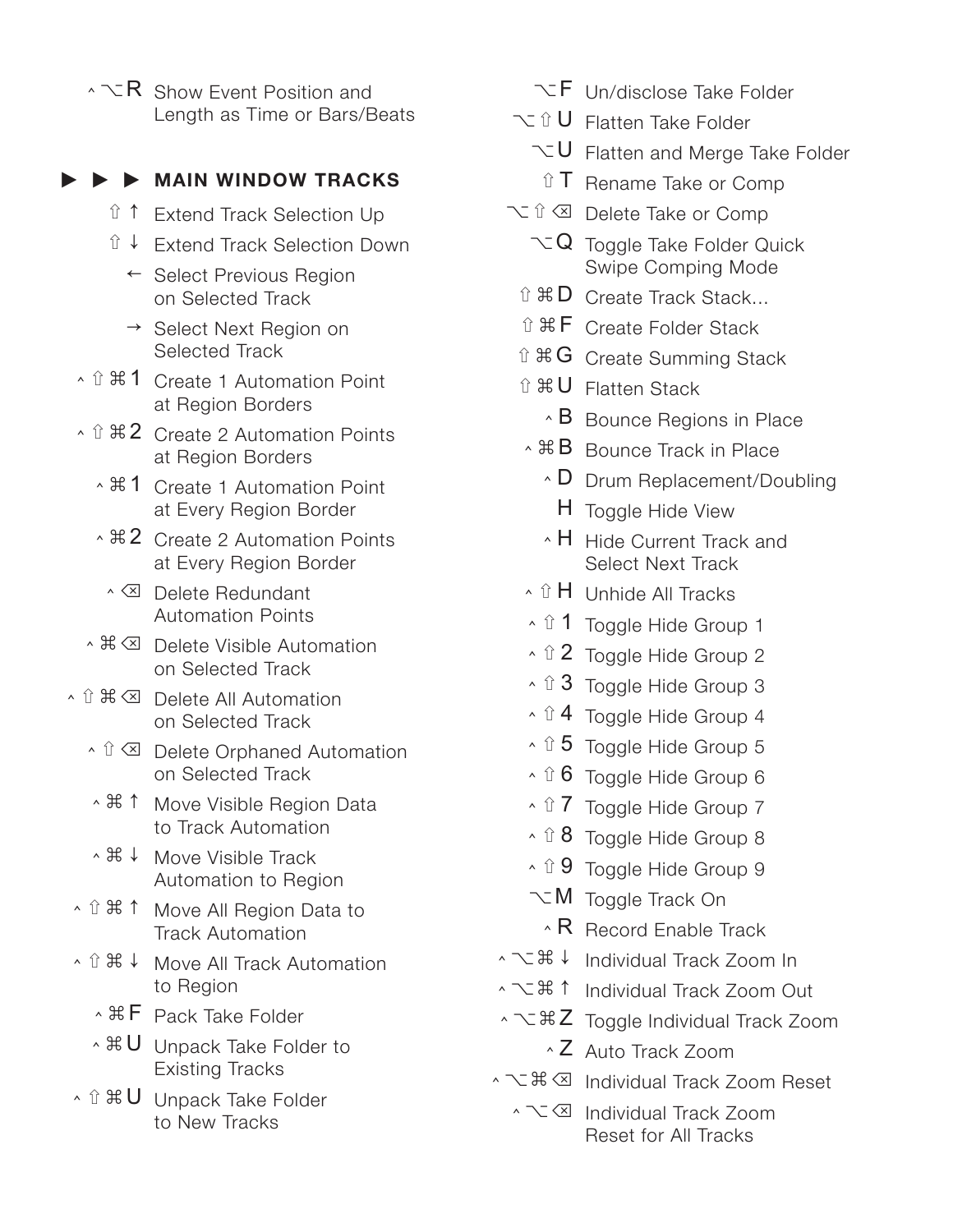- $\cdot$  A Convert Alias to a Region Copy
- $\hat{a}$  **A** Select All Aliases of Region
- $\sim$  û A Select All Orphan Aliases
	- $\nabla$ **X** Audio Crossfade Options for Merge...
		- J Join Regions per Tracks
	- $\cdot$   $\mathbb{R}$  X Snip: Cut Section Between Locators (Global)
	- ↑  $\frac{1}{2}$  Insert Silence Between Locators (Global)
	- ↑  $\mathcal{H} \vee$  Splice: Insert Snipped Section at Playhead (Global)
- $\cdot$   $*$  R Repeat Section Between Locators (Global)
	- $\hat{u} \leftrightarrow$  Rename Track
- **↑ Û T** Move Selected Regions to Selected Track
- 文 û  $R$  Move Region to Recorded Position
	- $\sim$   $\mathbb{R}$  R Convert Regions to New Regions
	- ⌥⌘F Convert Regions to New Audio Files
		- $\cdot$  E Convert Regions to New Sampler Track
	- て <sub>3</sub> L Time Stretch Region Length to Locators
	- て 36 B Time Stretch Region Length to Nearest Bar
		- **X** Strip Silence...
		- $\land$   $\hat{U}$  O Add Region to Loop Library...
			- ⌃ N Normalize Region Parameters
			- ⌃ Q Apply Quantization Destructively
			- ⌃ L Convert Loops to Regions
			- ⌃ \ Set Optimal Region Sizes Rounded by Bar
				- \ Remove Overlaps
			- $\hat{U}$  Trim Region End to Next Region
- $\overline{\mathcal{C}}$  Shuffle Regions Left within Selection
- $\setminus$ ] Shuffle Regions Right within Selection
- ⌥ \ Trim Regions to Fill within Locators
- $\frac{1}{2}$  Crop Regions outside Locators or Marquee Selection
- A Hide/Show Track Automation
- $%$  **F** Hide/Show Flex Pitch/Time
- ⌃⇧[ Trim Region Start to Previous Transient
- <sup>ヘ û</sup> ] Trim Region Start to Next Transient
	- ⌃ [ Trim Region End to Previous Transient
	- ⌃ ] Trim Region End to Next Transient
- ⇧ N Rename Regions
- $\sim$  î N Name Regions by Track Name
- てû  $R$  N Name Tracks by Region Name
	- $\sim$  û C Color Regions by Track Color
- $\sim$  û  $\#C$  Color Tracks by Region Color
	- ⌘ Waveform Vertical Zoom Out
	- ⌘ = Waveform Vertical Zoom In
- ⌃⌥⌘T Hide/Show Toolbar
	- $\nabla$ T Configure Track Header
		- E Hide/Show Editor
	- $\nabla N$  Hide/Show Note Pad
		- D Hide/Show List Editors
		- F Hide/Show Media Area
	- ⇧⌘M Hide/Show Master Track

#### ▶ ▶ ▶ **MIXER**

- $\hat{a}$  X Cycle Through Mixer Modes (Single, Arrange, All)
- ⌥⇧D Deselect All
	- ⇧ A Select Audio Channel Strips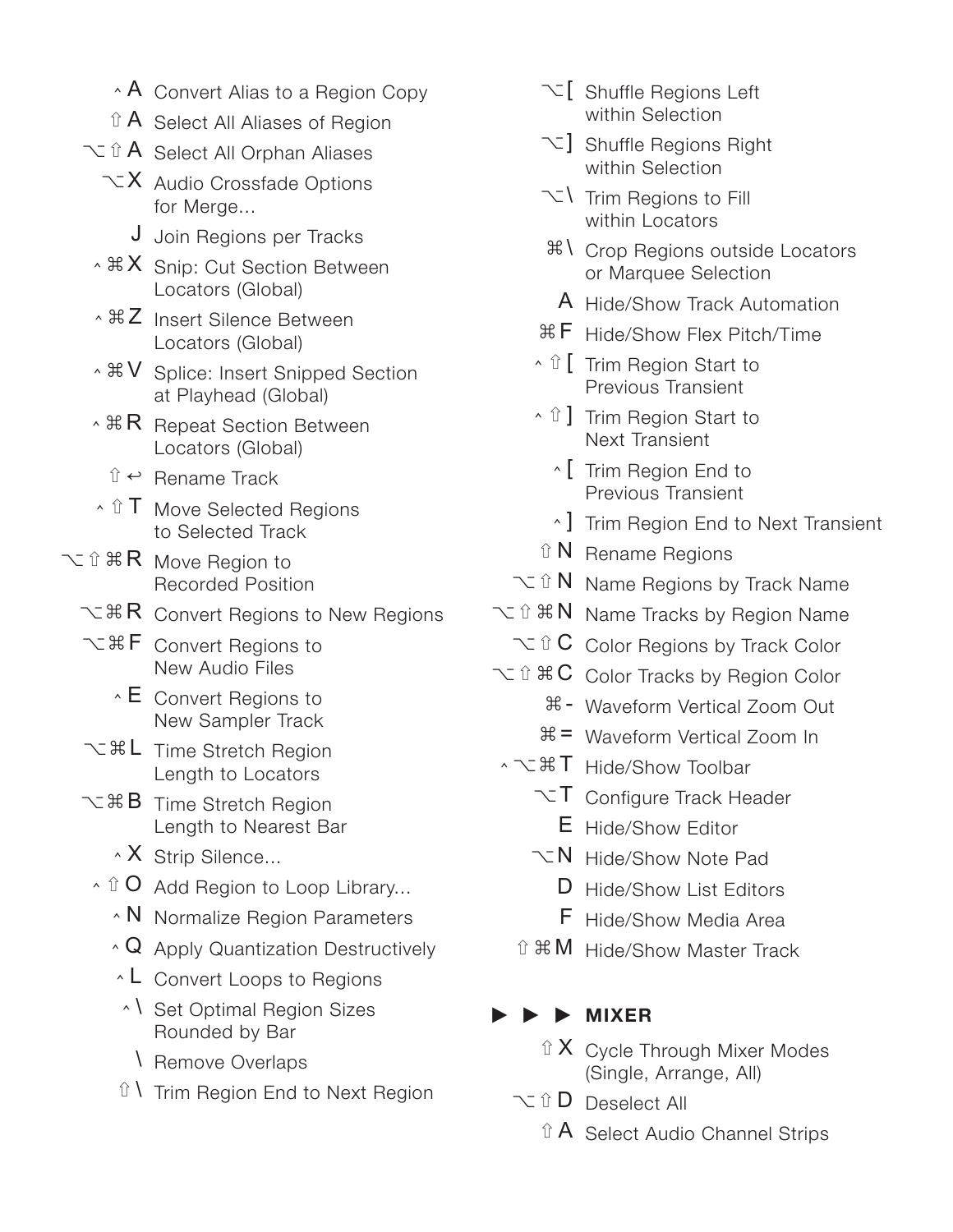- $\hat{a}$  S Select Instrument Channel Strips
- ⇧ F Select Auxiliary Channel Strips
- $\hat{U}$  O Select Output Channel Strips
- $\hat{U}$  E Select MIDI Channel Strips
- $\hat{C}$  Select Equal Colored Channel Strips
- ⇧ M Select Muted Channel Strips
	- ← Select Previous (Left) Channel Strip
	- $\rightarrow$  Select Next (Right) Channel Strip
- **N** Create New Auxiliary Channel Strip
- $\cdot$  T Create Tracks for Selected Channel Strips

### ▶ ▶ ▶ **ENVIRONMENT**

- <sup>^</sup> Clear Cables only
- ⌥ ← Object move left
- $\sum \rightarrow$  Object move right
- ⌥ ↑ Object move up
- ⌥ ↓ Object move down
- ⌥⇧← Object Width -1 Pixel
- ⌥⇧→ Object Width +1 Pixel
- ⌥⇧↑ Object Height -1 Pixel
- ⌥⇧↓ Object Height +1 Pixel
	- $\hat{C}$  Hide/Show Cables
	- ⌃ P Protect Cabling/Positions
	- ⇧ I Invert Selection
	- $\hat{U}$  U Select Unused Instruments
	- $\hat{U} \rightarrow$  Select Cable Destination
	- $\hat{u}$  ← Select Cable Origin
	- ⌃ V Send Selected Fader Values
	- **米 ⊠** Delete Layer
		- $\cdot$  S Cable serially
- ▶ ▶ ▶ **SCORE EDITOR**
	- ⌃ P Page View
	- ⌃ F Explode Folders
	- $\cdot$  X Explode Polyphony
	- $\cdot$  û N Hide/Show Instrument Names
	- $\cdot$  û R Hide/Show Page Rulers
		- $\land$  Go to Page...
- ⌥⇧⌘V Paste Multiple
	- → Next Event
	- ← Previous Event
	- ↓ Next Staff
	- ↑ Previous Staff
	- **△ û Y** Force Syncopation
		- ⌃ Y Defeat Syncopation
	- **↑ û | Force Interpretation** 
		- ⌃ I Defeat Interpretation
	- ⌃⌥↑ Stems: up
	- ⌃⌥↓ Stems: down
	- ⌥⌘↑ Stem End: Move Up
	- ⌥⌘↓ Stem End: Move Down
- ⌃⌥⇧↑ Ties: up
- ⌃⌥⇧↓ Ties: down
	- $\cdot$  B Beam Selected Notes
	- ⌃ U Unbeam Selected Notes
	- ⌃ D Default Beams
	- $\hat{u}$  3 Enharmonic Shift: #
	- $\hat{a}$  B Enharmonic Shift: b
	- **↑ Û Ø Reset Note Attributes**
	- $\cdot$  û  $C$  Assign MIDI Channels based on Score Split
- ⌃⌥⌘↑ Nudge Position Up
- ⌃⌥⌘↓ Nudge Position Down
- ⌃⌥⌘← Nudge Position Left
- ⌃⌥⌘→ Nudge Position Right
- ⌃⌥⇧F Settings: Global Format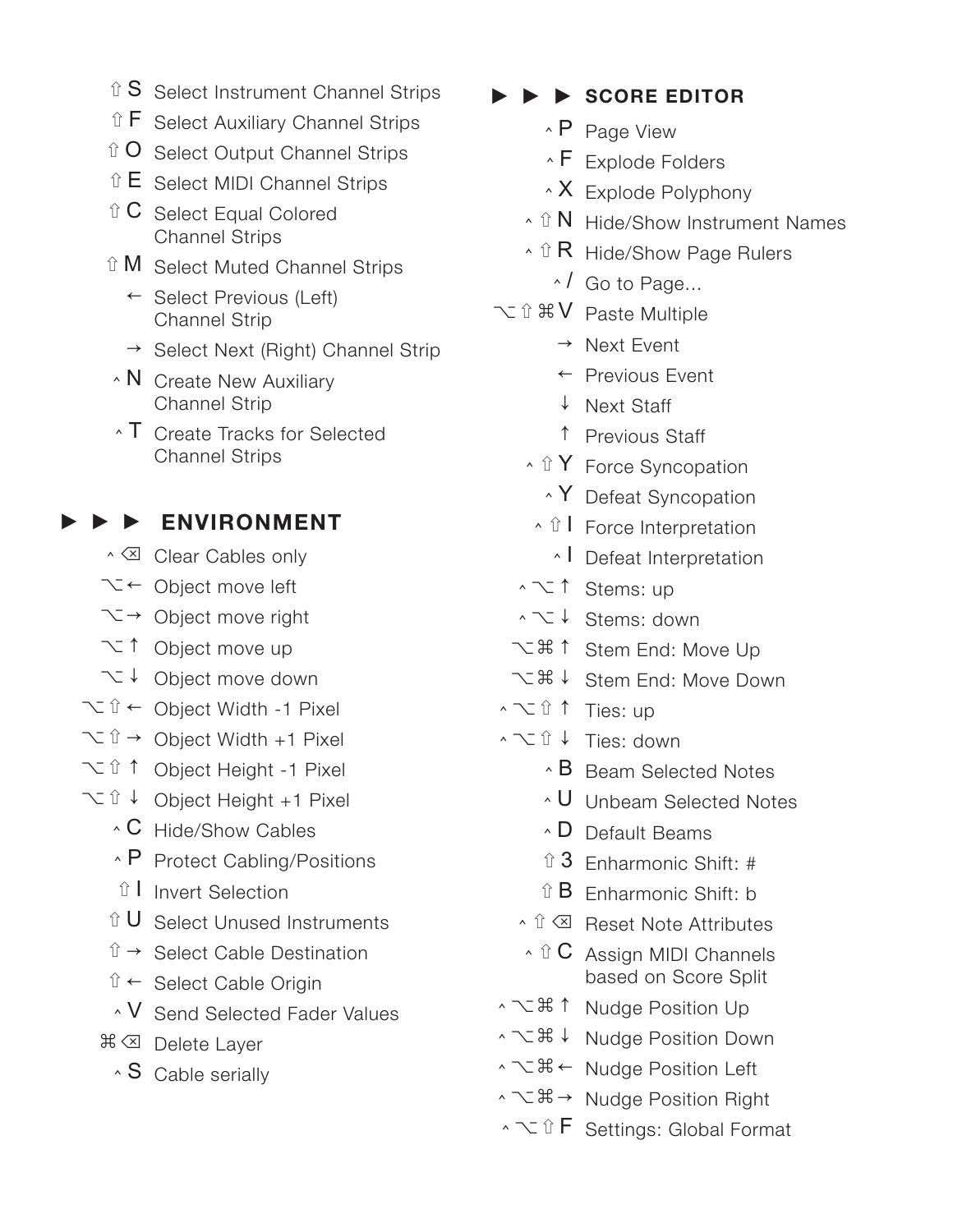- $\cdot$   $\sim$  û N Settings: Numbers and Names
- $\cdot$   $\sim$  û G settings: Guitar Tablature
- $\sim$  **℃ C** Settings: Chords and Grids
- $\cdot$  $\sim$  **û L** Settings: Clefs and Signatures
- ⌃⌥⇧X Settings: Extended Layout
- ⌃⌥⇧M Settings: MIDI Meaning
- ⌃⌥⇧O Settings: Score Colors
	- ⌃⇧, Insert: Crescendo
	- ⌃⇧. Insert: Decrescendo
- ⌃⌥⇧⌫ Clear main finger
- ⌃⌥⇧1 Set main finger 1
- ↑  $\check{C}$  î 2 Set main finger 2
- ⌃⌥⇧3 Set main finger 3
- $\sim$   $\sqrt{2}$  4 Set main finger 4
- $\sim$   $\sqrt{6}$  5 Set main finger 5

### ▶ ▶ ▶ **EVENT EDITOR**

- ↑ Select Previous Event
- ↓ Select Next Event
- $\cdot$  û A Length as Absolute Position
- **△ Û D** Articulation ID
- **↑ û R** Relative Position
	- $\overline{a}$  D Duplicate Event and Numerical Edit
	- $\hat{U}$  V Copy Value to All Following Events

# ▶ ▶ ▶ **STEP EDITOR**

- ⌥⌘N Create Lane
	- **米** ⊠ Delete Lane
		- ⌃ C Copy Lane
		- ⌃ V Paste Lane
		- **A** Toggle Auto Define
			- ↓ Select Next Lane
			- ↑ Select Previous Lane

## ▶ ▶ ▶ **PROJECT AUDIO**

- ↑ Select Previous Audio File
- ↓ Select Next Audio File
- $\overline{\wedge}$  F Add Audio File...
- $\cdot$  R Add Region
- ⌘ ⌫ Delete File(s)
	- $\wedge$  O Optimize File(s)...
	- $\triangle$  B Backup File(s)
	- $\cdot$  K Copy/Convert File(s)...
- ⇧ U Select Unused
- ⌥ ↓ Show All Regions
- ⌥ ↑ Hide All Regions
	- $\cdot$  X Strip Silence...
	- ⌃ I Import Region Information
	- $\cdot$  E Export Region Information
- $\cdot$  G Create Group...

# ▶ ▶ ▶ **AUDIO FILE EDITOR**

- ⌃⌥⌘˽ Play/Stop All
- $\cdot$  **∠ û □ Play/Stop Region** 
	- ⌃⌥˽ Play/Stop Region from Anchor
		- $\triangle$  B Create Backup
- ^ ~ �� B Revert to Backup
	- $\sim$   $\frac{1}{8}$  S Save Selection As...
		- ⇞ Region -> Selection
		- ⇟ Selection -> Region
		- ⌃ ↖ Go to Selection Start
		- ⌃ ↘ Go to Selection End
	- ⌃⌥← Go to Region Start
	- ⌃⌥→ Go to Region End
	- ⌃⌥↓ Go to Region Anchor
		- ⌥ ← Go to Previous Transient
		- $\sum \rightarrow$  Go to Next Transient
			- ⇧ ← Set Selection Start To Previous Transient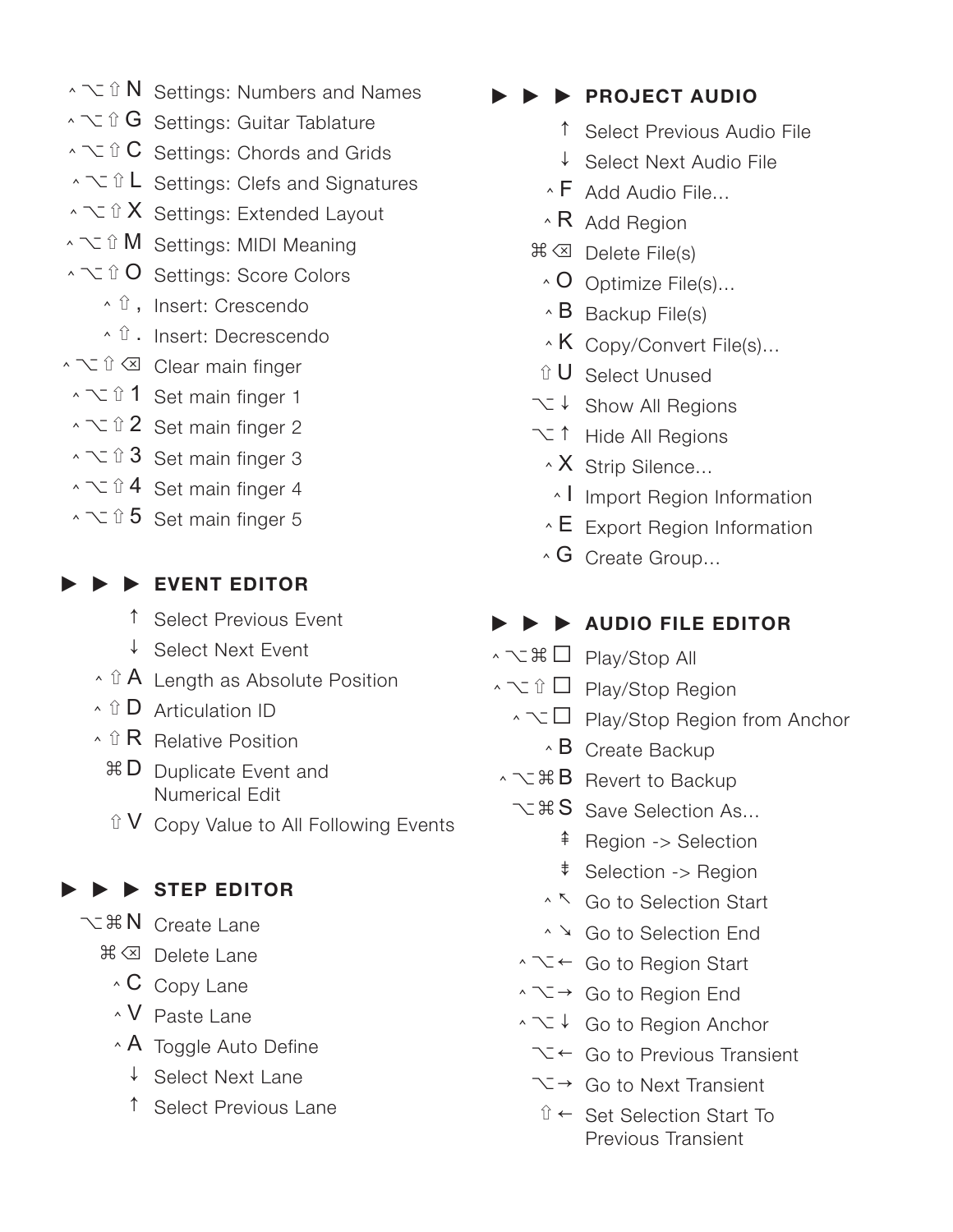- $\hat{u} \rightarrow$  Set Selection Start To Next Transients
	- ← Set Selection End To Previous Transient
	- → Set Selection End To Next Transient
- ⇧⌘← Selection Start and End to Previous Transient
- $\hat{u} \mathbb{B} \rightarrow$  Selection Start and End to Next Transient
- ⌥⌘← Selection Start and End to Previous Transient and Play
- ⌥⌘→ Selection Start and End to Next Transient and Play
	- ⌃ T Toggle Transient Editing Mode
	- ⌃ = Increase Number of Transients
	- ⌃ Decrease Number of Transients
- ⌃⌥⇧← Select All Previous
- ⌃⌥⇧→ Select All Following
	- $\cdot$  R Create New Region
	- ⌃ N Normalize
	- ⌃ G Change Gain...
	- ⌃ I Fade In
	- ⌃ O Fade Out
	- ⌃ ⌫ Silence
	- ⌃⇧I Invert
	- **↑ û R** Reverse
	- ⌃⇧T Trim
		- ⌃ D Remove DC Offset
		- $\hat{U}$  P Search Peak
		- $\hat{a}$  S Search Silence
		- $\cdot$  A Lock Position in Track when moving Anchor

### ▶ ▶ ▶ **EXS24 EDITOR**

- ⇧ I Invert Selection
- ⌃ F Load Audio Sample...
- ⌃ Z New Zone
- $\cdot$  G New Group
- ⌥⇧⌘S Export Sampler Instrument and Sample Files
	- ⌥ ← Shift selected Zone(s)/ Group(s) Left
	- $\overline{\mathcal{N}}$   $\rightarrow$  Shift selected Zone(s)/ Group(s) Right
	- ⌥⇧← Shift selected Zone(s)/Group(s) Left (Zones incl. Root Key)
	- ⌥⇧→ Shift selected Zone(s)/Group(s) Right (Zones incl. Root Key)
	- て ま S Save Instrument
		- ⌃ O Load Multiple Samples...
		- ⌃ W Open in Audio File Editor

### ▶ ▶ ▶ **STEP INPUT**

- A Note 'C'
- W Note 'C#'
- S Note 'D'
- E Note 'D#'
- D Note 'E'
- F Note 'F'
- T Note 'F#'
- G Note 'G'
- Y Note 'G#'
- H Note 'A'
- U Note 'A#'
- J Note 'B'
- $\Box$  Rest
- $\hat{u}$  3 Next note will be sharp
- $\hat{B}$  Next note will be flat Chord Mode
- ⌃ ⌫ Delete
	- ← Step Backwards
	- $\rightarrow$  Step Forward